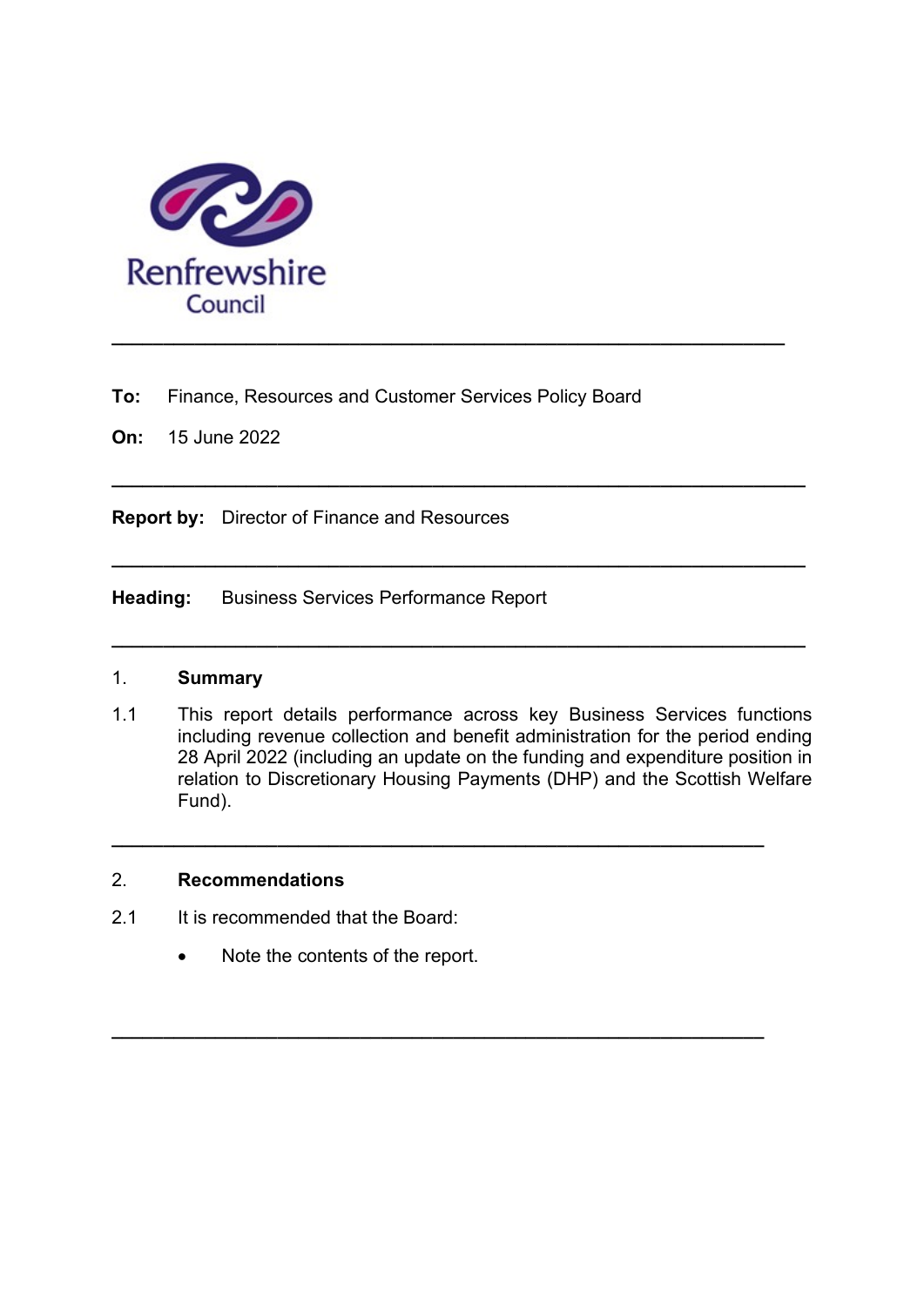### 3. Revenue Collection

#### 3.1 Council Tax

- 3.1.1 This section details the collection performance as at 28th April 2022 for Council Tax. It also provides details of the total sums collected for the previous financial year.
- 3.1.2 The billable sum for 2022/23 is £93,574,652.
- 3.1.3 The sums collected to date for 2022/23 are £18,676,683 which is 19.96% of the billable sum (14.74% last year). This represents an increase of 5.22% in cash collection as a proportion of net charges billed compared with the same position for 2021/22.
- 3.1.4 Scottish Government's Cost of Living Awards scheme is largely responsible for the increase in collection. The payments, which amount to £150 per eligible household, resulted in £9,319,350 being credited to Council Tax accounts by 28th April 2022. It is anticipated that the percentage increase will lessen over the remaining months of the year as customers' reduced instalments take effect.
- 3.1.5 The Council Tax Reduction (CTR) awarded is £13,218,262 amounting to 12.38% of the billable sum, which is 1.52% less than at the same point last year.
- 3.1.6 The Service is currently working through a volume of outstanding CTR applications and continues to encourage the take-up of CTR. Activities planned for the new financial year will include close tracking of potential applications and data matching to maximise CTR awards.

### 3.2 Non-Domestic Rates

- 3.2.1 This section details the collection performance as at  $28<sup>th</sup>$  April 2022 for Non-Domestic Rates (NDR). It also provides details of the total sums collected for the last financial year.
- 3.2.2 The Non-Domestic Rates (NDR) charges billed for 2022/23 amount to £127,645,598, this is significantly higher than the levied amount of £89,717,813 for 2021/22. Reduced take up of less generous Covid-19 reliefs in comparison to 2021/22 largely accounts for the increase.
- 3.2.3 The cash receipts to date amount to £297,156 which is 0.23% of the sum billed. This is an increase in cash collection as a proportion of net charges billed of 0.04% compared with the same position for 2021/22.
- 3.2.4 Payment collection for Non-Domestic Rates commences in May each year.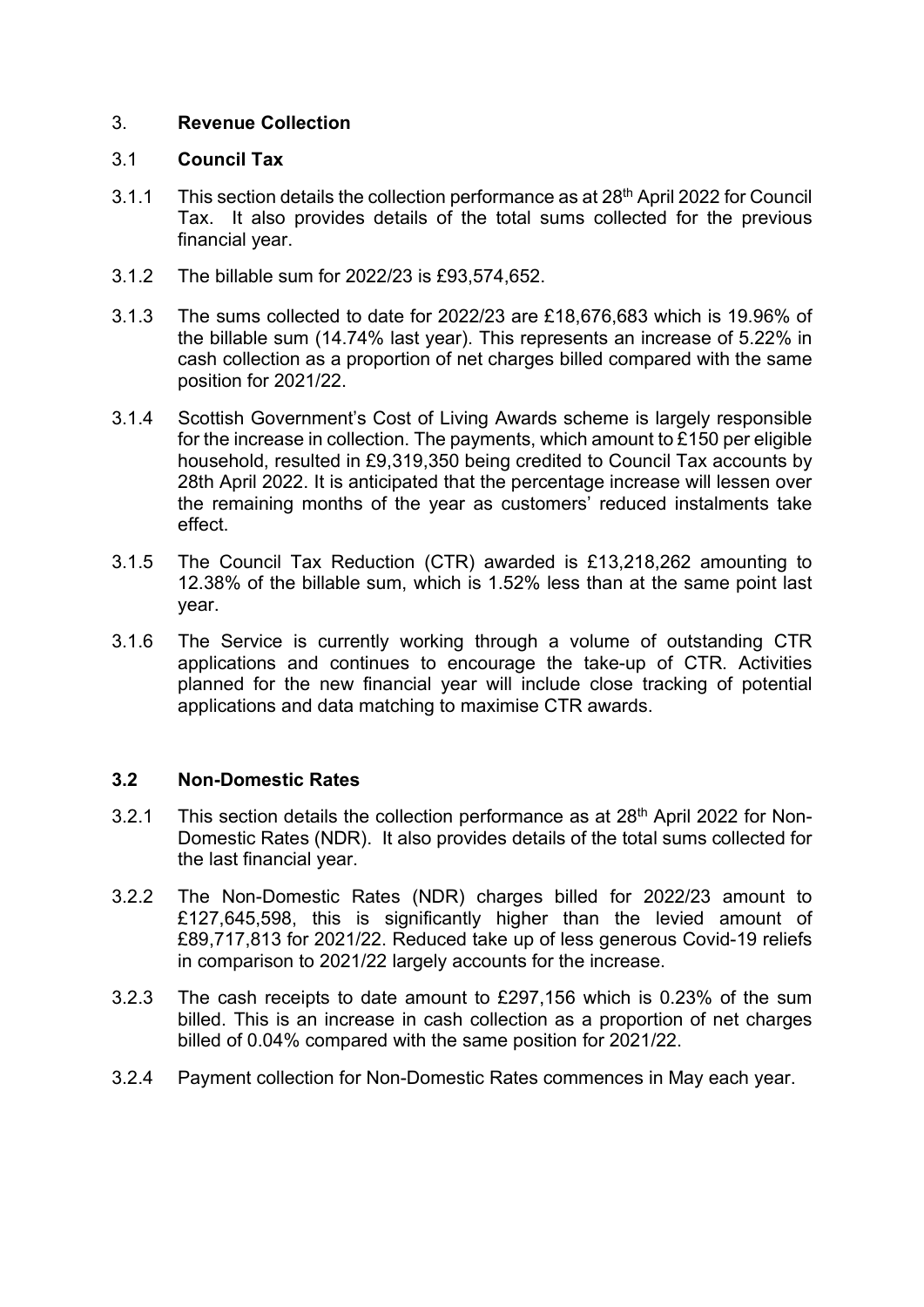### 4. Benefit administration

This section details the processing performance in relation to Housing Benefit and the Scottish Welfare Fund, as at the end of April 2022. Also provided is an update on the funding and expenditure position in relation to Discretionary Housing Payments (DHP) and the Scottish Welfare Fund.

### 4.1 Workload and Performance

- 4.1.1 The Service aims to balance the varied and changing workload resulting from the impact of the pandemic, in particular redirection of the significant resources which were required to support Self-Isolation Support Grants in the first quarter of the year.
- 4.1.2 The impact of the high volume of Self-isolation Support Grants has affected processing times significantly across the Financial Support Teams. Also, substantial changes to the Council Tax Reduction Scheme resulted in significant manual intervention in cases which are currently being worked through. In addition, recruitment and training of new team members this year has also taken longer than normal. The Service has a targeted plan in place and aims to bring processing times back within target before the next reporting cycle.

### 4.2 Speed of Processing – Housing/Council Tax Benefit

- 4.2.1 As detailed in Table 1 below, processing speed for New Claims is outwith target for the period.
- 4.2.2 In relation to New Claims processed within 14 days of all information received, this measure is also below target for the period.
- 4.2.3 Processing of Changes in Circumstance (CIC) is well within target for the reporting period.
- (Supplementary processing information is attached in Appendix 2 for members' reference)

|  | Table 1 - Performance Summary |  |
|--|-------------------------------|--|
|--|-------------------------------|--|

| <b>Performance measure</b>                                                | <b>4 Week Reporting</b><br><b>Period</b><br><b>11 March 2022</b><br>to<br>14 April 2022 | <b>Year to date</b><br>position | Annual<br><b>Target</b> |
|---------------------------------------------------------------------------|-----------------------------------------------------------------------------------------|---------------------------------|-------------------------|
| New Claims - processing time                                              | 31 days                                                                                 | 31 days                         | 24 days                 |
| New Claims - % processed<br>within 14 days of all information<br>received | 79%                                                                                     | 79%                             | 92%                     |
| Changes in Circumstance -<br>processing time                              | 3 days                                                                                  | 3 days                          | 10 days                 |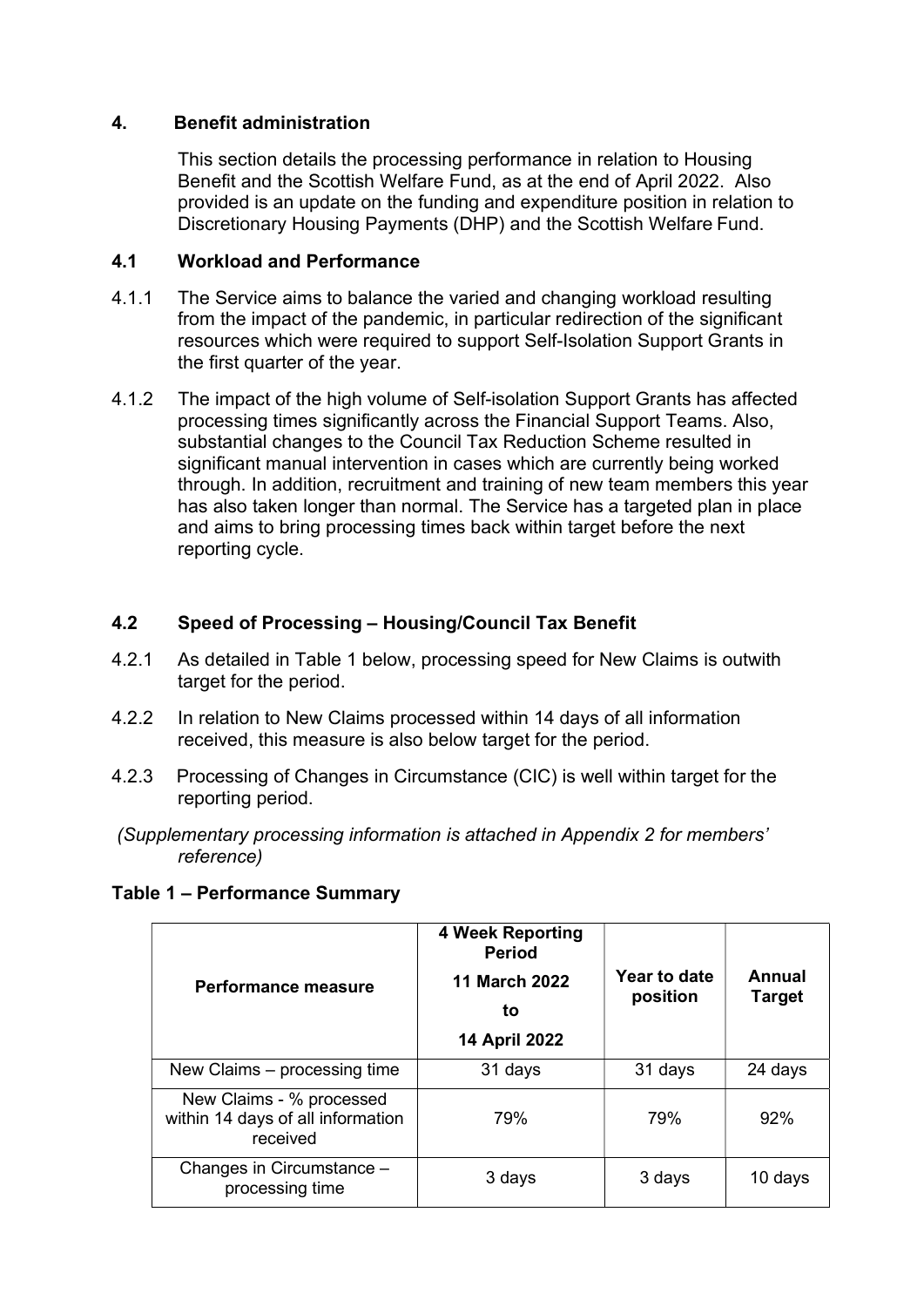### 4.3 Discretionary Housing Payments

- 4.3.1 The total budget for Discretionary Housing Payments for 2022/23 is shown in table 2 below, this includes an additional amount of £300k allocated by the Council and £83,692 added from Flexible Funding for Financial Insecurity resources which were provided to the Council by the Scottish Government.
- 4.3.2 Funding for DHP was previously provided to Local Authorities by the Department for Work and Pensions, following the new social security powers devolved to the Scottish Government (SG), DHP funding is now provided entirely by SG. The total budget is detailed in table 2 below and shows the indicative spending spilt provided to the Council.
- 4.3.3 The DHP budget has been calculated to include the full Scottish Government estimate of the amount of funding required to fully mitigate the effect of the Bedroom Tax. This estimate includes a 20% reserve allocation which will be paid in May 2023, if required.
- 4.3.4 In line with DHP Policy and DHP Regulations, the Service makes awards to fully mitigate the effect of the Bedroom Tax and maximise spend within the year.
- 4.3.5 Table 3 shows the performance information in relation to DHPs. The table shows that processing time in relation to DHP is out of target. Some of the applications processed in the period were received in advance of 2022/23 but couldn't be processed until the new financial year commenced.

| <b>Funding – indicative allocations</b>                    | amount     |
|------------------------------------------------------------|------------|
| <b>Renfrewshire Council</b>                                | £300,000   |
| <b>Financial Insecurity Winter Funding</b>                 | £83,692    |
| Financial Hardship (non-Benefit Cap) - Scottish Government | £90,565    |
| Financial Hardship (Benefit Cap) - Scottish Government     | £156,518   |
| Bedroom Tax <sup>*</sup> - Scottish Government             | £2,349,931 |
| Total budget for the year                                  | £2,980,706 |

### Table 2 – DHP Budget

\*This figure represents the maximum amount required to cover the estimated shortfall of customers impacted by the Bedroom Tax.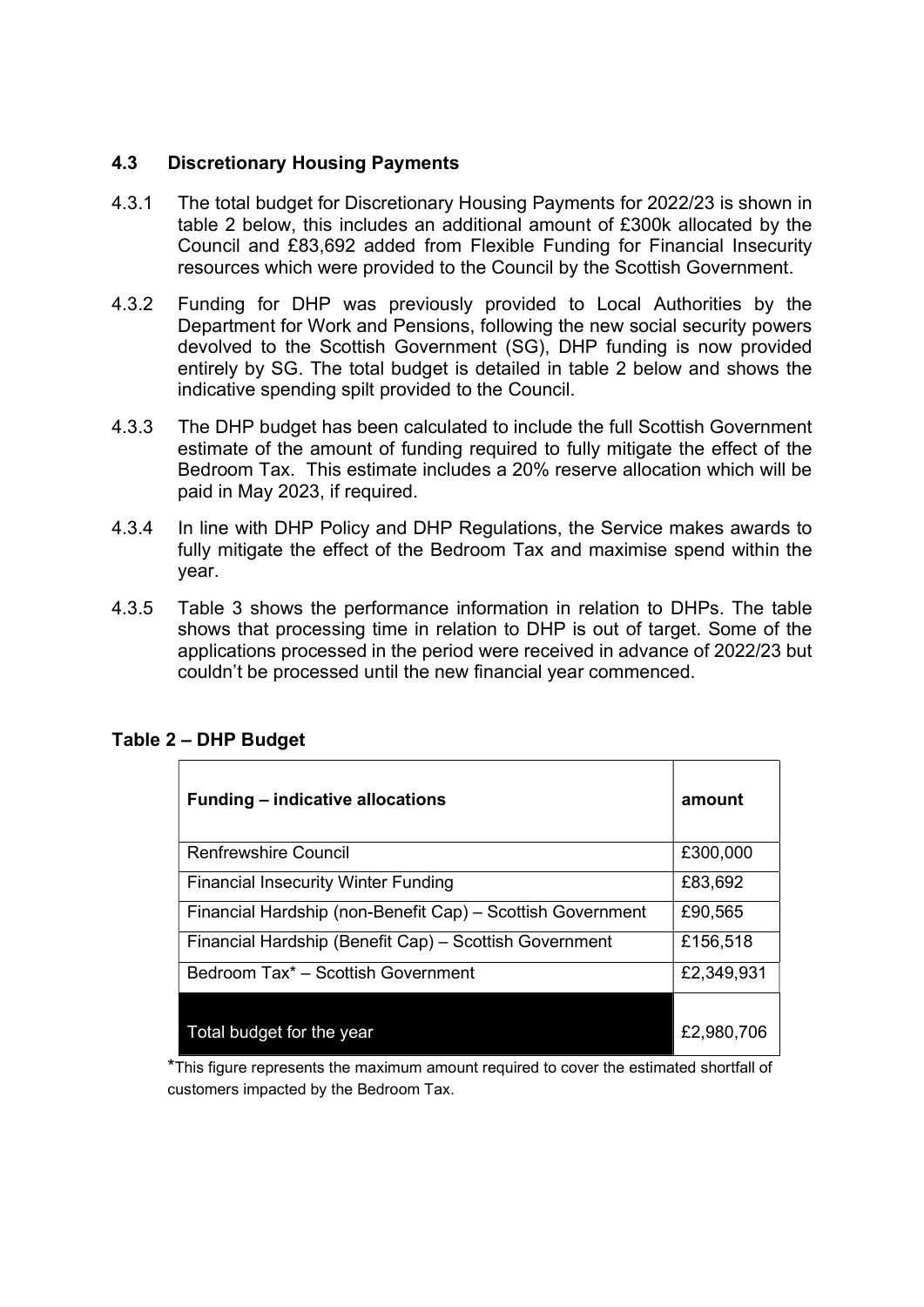### Table 3 – DHP Performance Summary

| <b>Measure</b>                           | 1 April 2022 to 28 April 2022 |
|------------------------------------------|-------------------------------|
| Volume of DHP applications received      | 233 applications              |
| Volume of DHP decisions made             | 228 decisions                 |
| Number of DHP awards                     | 198 awards                    |
| Average processing time (target 29 days) | 38 days                       |
| <b>Total amount committed/paid</b>       | £129,084                      |

### 4.4 The Scottish Welfare Fund

- 4.4.1 The Scottish Welfare Fund (SWF) provides a safety net for vulnerable people on low incomes through the provision of Community Care Grants and Crisis Grants. The Scottish Welfare Fund is a national scheme, underpinned by law and delivered on behalf of the Scottish Government by all local councils. The SWF replaced elements of the Social Fund abolished by the Department for Work and Pensions in 2013.
- 4.4.2 The Service makes awards in 2022/23 in line with Scottish Government guidance and had spent 5% of its total budget for the Scottish Welfare Fund (SWF) by the end of April 2022.
- 4.4.3 The total budget for the Scottish Welfare Fund for 2022/23 is shown in table 2 below, this includes an additional amount of £500k allocated by the Council and £132,954 added from Flexible Funding for Financial Insecurity resources which were provided to the Council by the Scottish Government.
- 4.4.4 The performance data relating to the Fund is presented in table 4 below. The Service has processed Crisis and Community Care Grants within target. however due to exceptional demand levels were not able to meet the extremely stretching 1 day target for SISGs.
- 4.4.5 From October 2020, the Scottish Government committed to providing a grant of £500 to individuals who are in receipt of low-income benefits and who lost income because they are required to self-isolate to prevent the spread of COVID-19.
- 4.4.6 From May 2021 SISGs are available to low paid workers, the grant can help cover lost earnings if they have a positive PCR test or care for someone who has a positive PCR test, the grant amount changed to £225.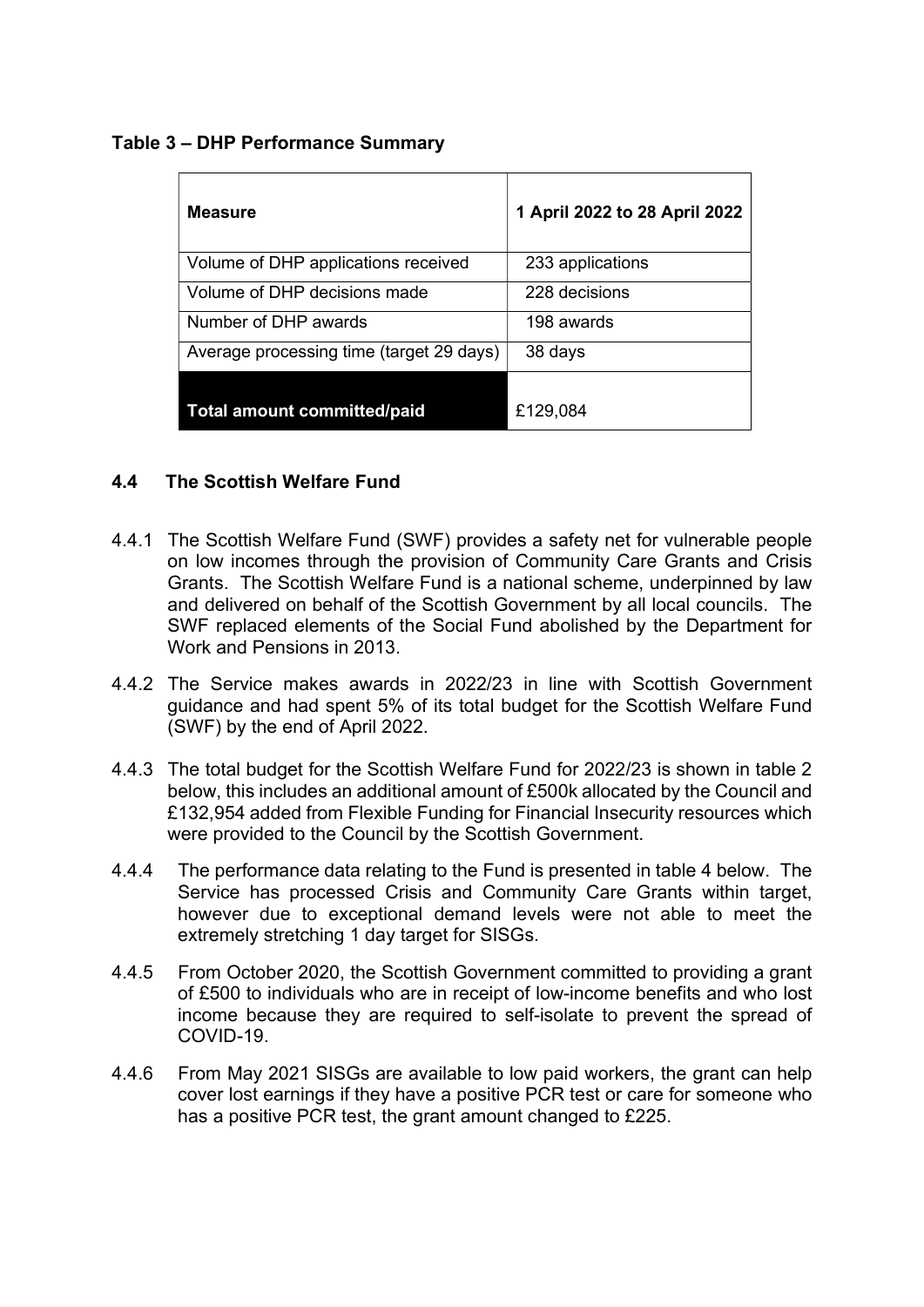- 4.4.7 The Scottish Welfare Fund was determined to be the legislative and delivery mechanism for Self-Isolation Support Grants (SISGs) in the form of Crisis Grants, as they are designed to provide occasional support to people facing immediate financial need which poses a risk to their health and wellbeing.
- 4.4.8 The Service made necessary operational arrangements to support the assessment, processing, and payment of SISGs. During January and February an average of 1,928 applications were received compared to a monthly average of 654 prior to the Omicron variant. This significant increase in workload impacted wider operational delivery and as stated in section 4.2 above a plan is in place for recovery of the processing position. Following the changes reference in 4.5.6 above the volume of SISGs is now very low.

### Table 4 – SWF Performance Summary (Crisis & Community Care Grants)

| <b>Measure</b>                                                   | 1 April 2022  |
|------------------------------------------------------------------|---------------|
|                                                                  | to            |
|                                                                  | 28 April 2022 |
| Number of Crisis Grant applications received                     | 899           |
| Number of Crisis Grant Awards                                    | 596           |
| <b>Total amount paid for Crisis Grants</b>                       | £56,872       |
| <b>Average Processing time (2 working days</b><br>target)        | 2 days        |
| <b>Average Processing time within April</b>                      | 2 days        |
| Number of Community Care Grant applications<br>received          | 218           |
| Number of Community Care Grant Awards                            | 97            |
| <b>Total amount paid for Community Care Grant</b>                | £30,977       |
| Average processing time year to date (15<br>working days target) | 6 days        |
| Average processing time within April                             | 6 days        |
| Total amount paid/committed from the fund                        | £87,849       |
| <b>Budget from Financial Insecurity Winter</b><br><b>Funding</b> | £132,954      |
| <b>Budget from Council</b>                                       | £500,000      |
| <b>Budget provided by Scottish Government</b>                    | £1,251,983    |
| <b>Total Budget</b>                                              | £1,884,937    |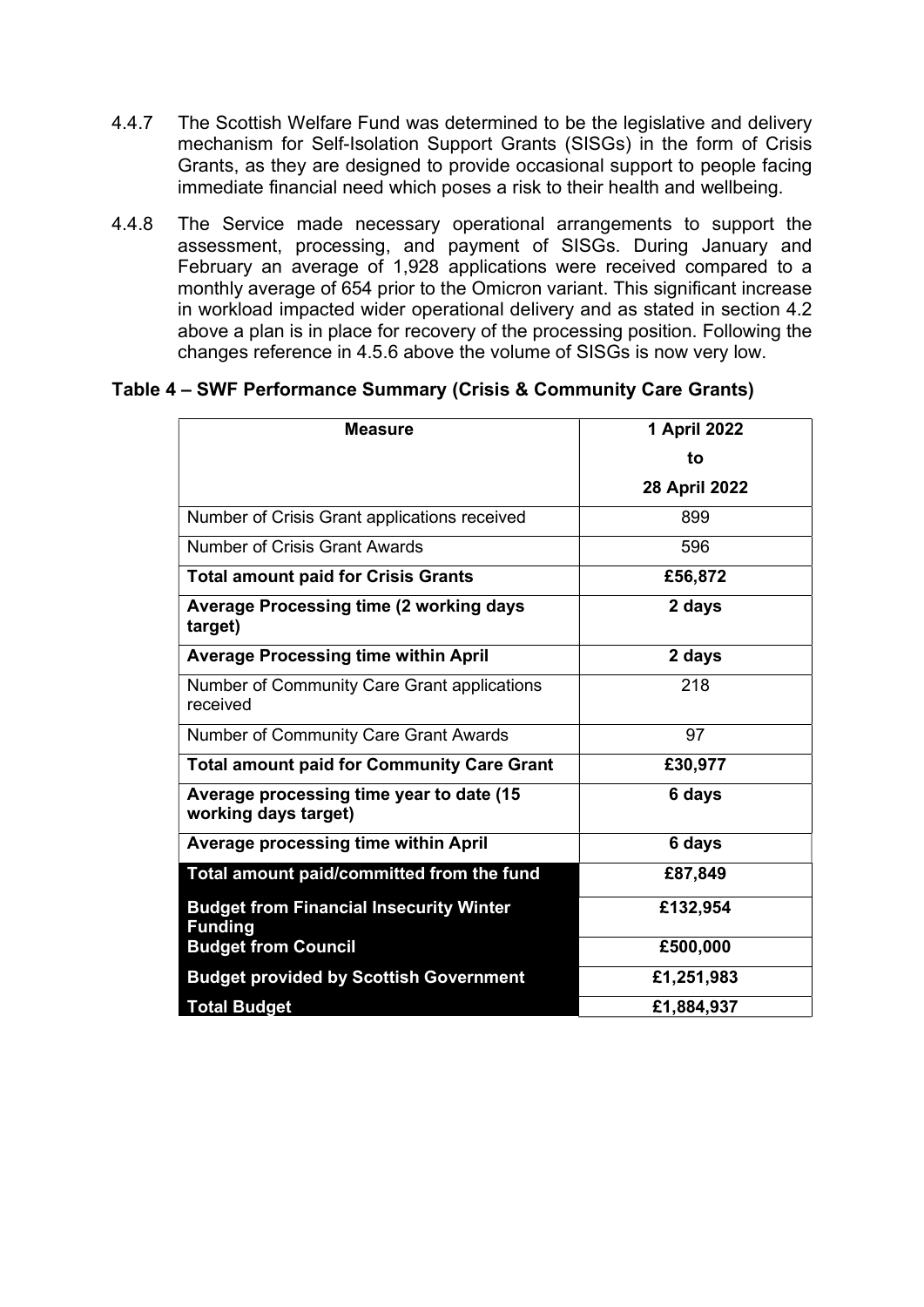### Table 5 – SWF Performance Summary (Self-Isolation Support Grants) (SISG)

| <b>Measure</b>                                                  | 1 April 2022  |
|-----------------------------------------------------------------|---------------|
|                                                                 | to            |
|                                                                 | 28 April 2022 |
| Number of SISG applications received                            | 799           |
| Number of SISG Awards                                           | 770           |
| Average Processing time year to date (1)<br>working day target) | 3 days        |
| <b>Average Processing time within April</b>                     | 3 days        |
| Total amount paid/committed from the fund                       | £385,000      |
| <b>Budget provided by Scottish Government</b>                   | £385,000      |

### 5. Cost of Living Awards

- 5.1 The Scottish Government introduced this support to help households tackle the increasing cost of living.
- 5.2 These awards were credited to all households who had a liability to pay Council Tax and who were either residing in properties in valuation bands A to D, or were in receipt of Council Tax Reduction, as at 14/02/2022. This resulted in reduced instalments due across the year.
- 5.3 Only one award of £150 could be made for each occupied qualifying property.
- 5.4 62,129 customers have received a credit to their Council Tax account.
- 5.5 1,479 customers in eligible categories of households exempt from Council Tax, i.e., with no liability, were issued directly with a payment during April.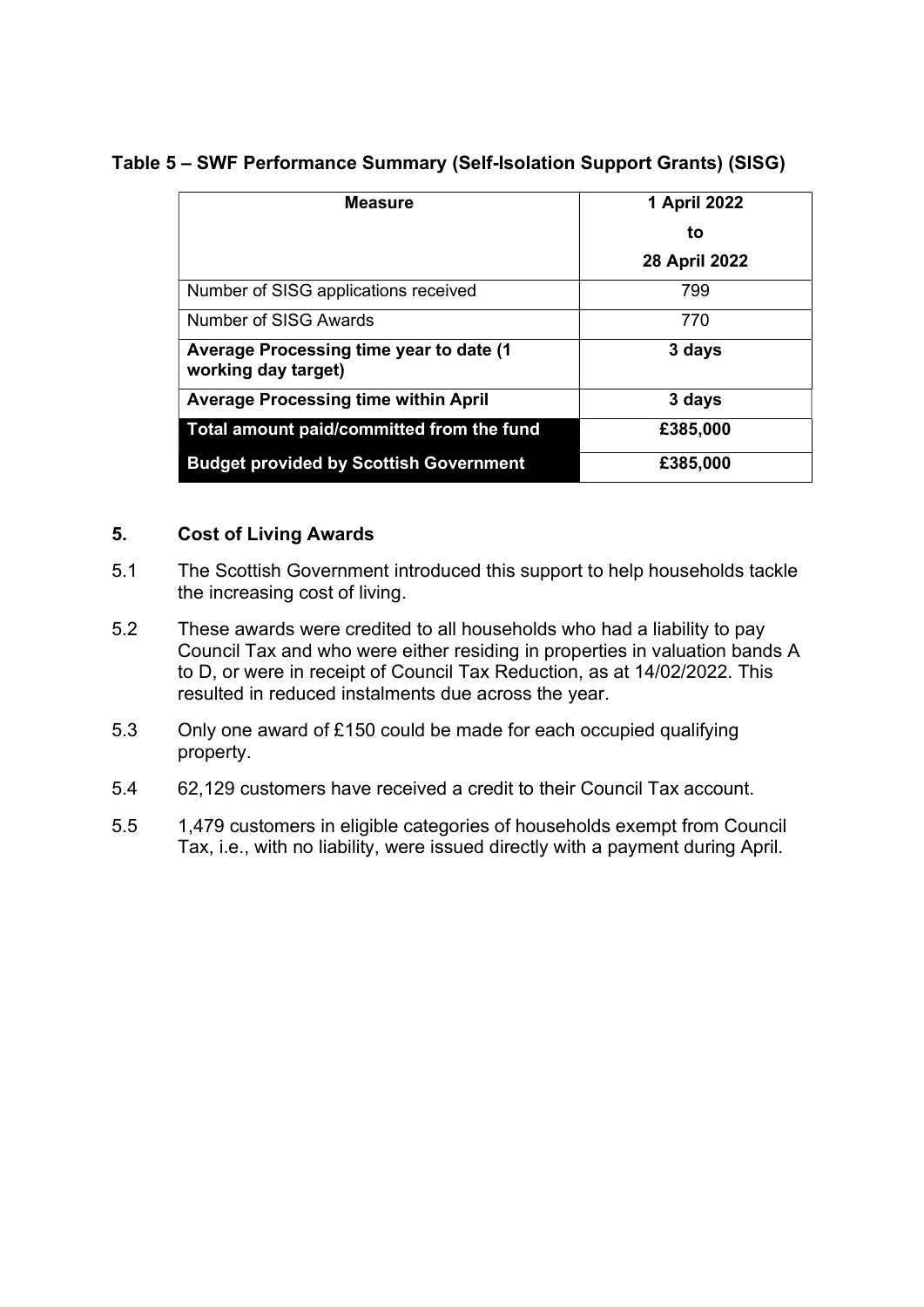### Implications of the Report

1. Financial - The level of collection of Local Taxation continues to provide funding for the delivery of Council services throughout Renfrewshire.

### 2. HR & Organisational Development –

\_\_\_\_\_\_\_\_\_\_\_\_\_\_\_\_\_\_\_\_\_\_\_\_\_\_\_\_\_\_\_\_\_\_\_\_\_\_\_\_\_\_

### 3. Community/Council Planning –

- Our Renfrewshire is fair An effective Benefits service is vital to the quality of life of many of our citizens as it provides vital support for low income households to sustain tenancies and meet their rent obligations
- Working together to improve outcomes An efficient and effective billing and administrative process for the collection of local taxes is vital for ensuring the recovery of income to the council to support the provision of local services. This is supported by a range of payment opportunities for the public, including electronic and digital payments (e.g. Direct Debit, Website and Telephone).
- Working together to improve outcomes An efficient and effective Customer Service Unit is vital to ensuring citizens have equality of access to Council services whether this is digitally, by telephone or face to face
- 4. Legal None
- 5. Property/Assets None
- 6. Information Technology None
- 7. Equality & Human Rights The recommendations contained within this report in relation to performance updates has been considered in relation to its impact on equalities and human rights. No negative impacts on equality groups or potential for infringement of individuals' human rights have been identified arising from the recommendations contained in the report because it is for consideration of performance only. In terms of the LIPP, Renfrewshire Council is acting as delivery agent for Scottish Government policy and is following Scottish Government guidance on how to implement and delivery the LIPP. As such the equality and human rights impacts of this policy are a matter for Scottish Government.
- 8. Health & Safety None
- 9. Procurement None
- 10. Risk None
- 11. Privacy Impact None
- 12. Cosla Policy Position None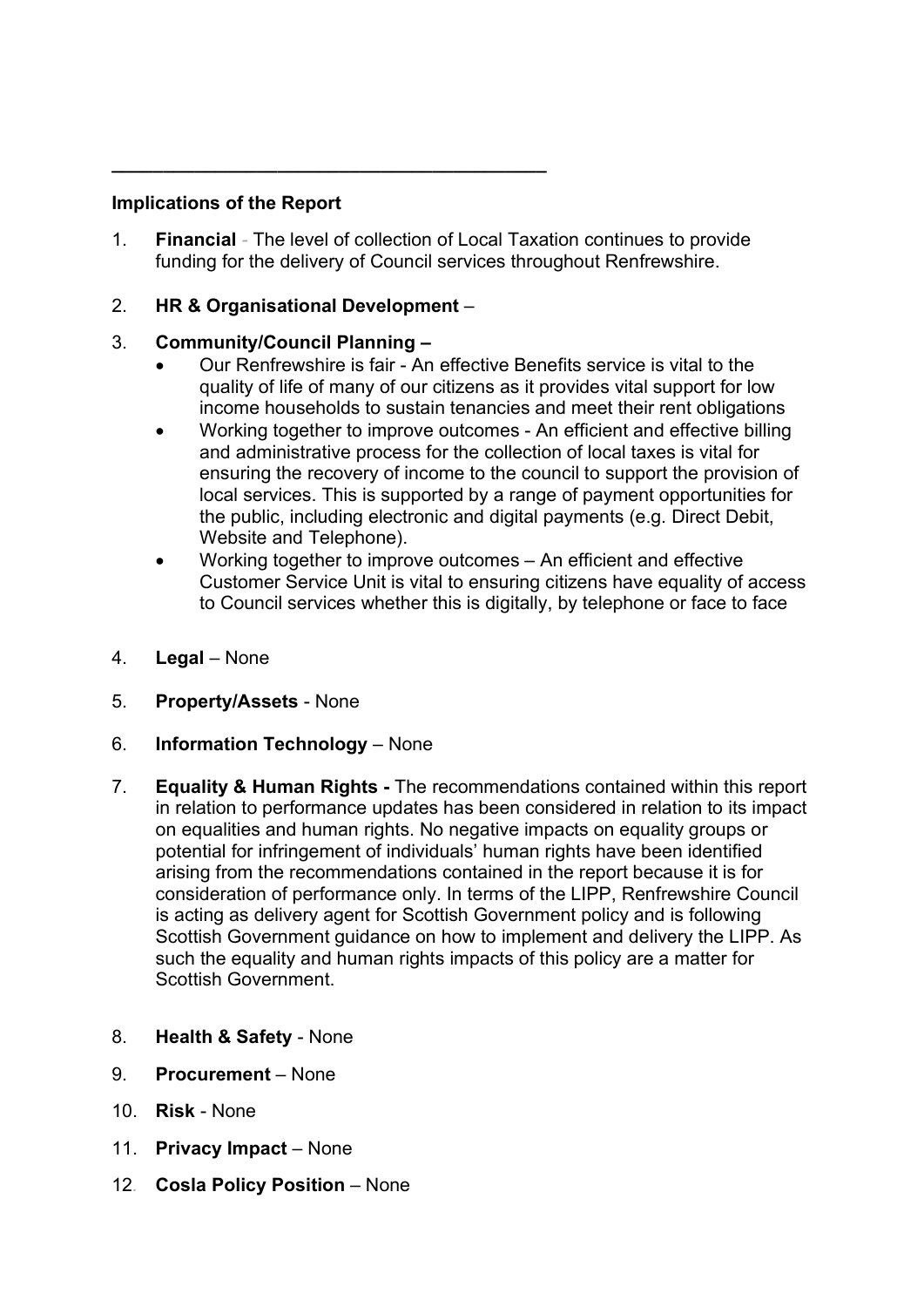### 13. Climate Risk – None

## List of Background Papers

 $\_$  , and the set of the set of the set of the set of the set of the set of the set of the set of the set of the set of the set of the set of the set of the set of the set of the set of the set of the set of the set of th

 $\_$  ,  $\_$  ,  $\_$  ,  $\_$  ,  $\_$  ,  $\_$  ,  $\_$  ,  $\_$  ,  $\_$  ,  $\_$  ,  $\_$  ,  $\_$  ,  $\_$  ,  $\_$  ,  $\_$  ,  $\_$  ,  $\_$  ,  $\_$  ,  $\_$ 

(a) None

Author: Emma Shields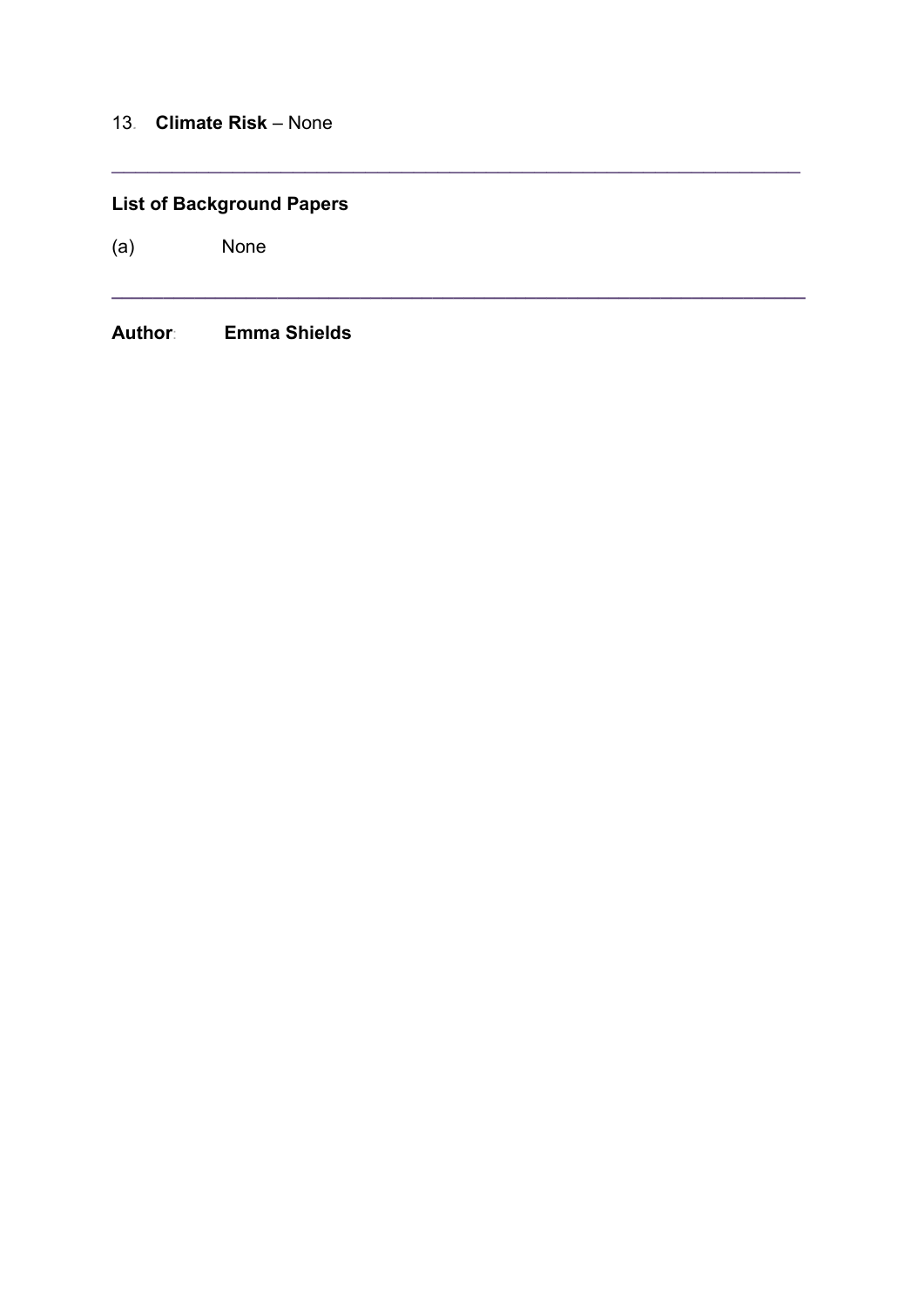# RENFREWSHIRE COUNCIL

### REVENUES COLLECTION STATEMENT AS AT 28th APRIL 2022

|                                    | 2021/22 | 2022/23 |
|------------------------------------|---------|---------|
|                                    | £m      | £m      |
| <b>Projected Yield</b>             | 98.307  | 100.788 |
| <b>Gross Charges</b>               | 102.506 | 106.793 |
| Less rebates                       | 13.419  | 13.218  |
| <b>Net Charges Billed</b>          | 89.087  | 93.575  |
| <b>Cash Collected</b>              | 84.445  | 18.677  |
| <b>Rebate Grant</b>                | 13419   | 13.218  |
|                                    | 97.863  | 31.895  |
| Cash collected as % of Net Charges | 94.79%  | 19.96%  |
| Income as % of Projected Yield     | 99.55%  | 31.65%  |

|                                        | 2021/22 | 2022/23 |
|----------------------------------------|---------|---------|
|                                        | Em      | £m      |
| <b>Projected Yield</b>                 | 87.923  | 125.093 |
| <b>Gross Charges</b>                   | 145.657 | 147.913 |
| Less reliefs                           | 55.939  | 20.268  |
| <b>Net Charges Billed</b>              | 89.718  | 127.646 |
| Cash Collected                         | 83.262  | 0.297   |
| Cash collected as % of Net Charges     | 92.80%  | 0.23%   |
| Cash collected as % of Projected Yield | 94.70%  | 0.24%   |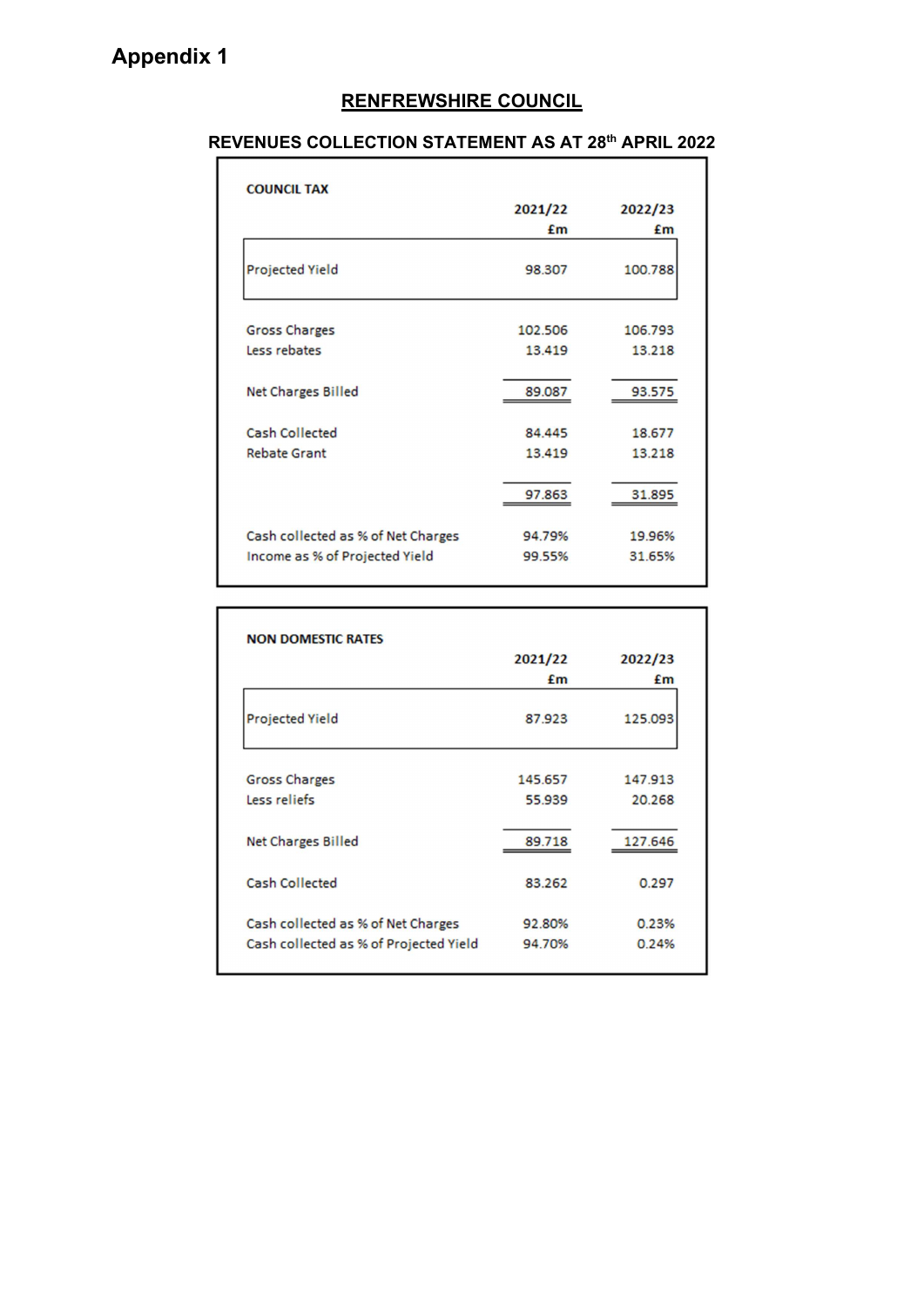### Business Services Performance Report – Appendix 2 Supplementary KPIs – Finance & Resources Policy Board

| <b>Target processing speed</b>                                                                                                                                                                                                                                                                                                     | 60                  |                |                 |
|------------------------------------------------------------------------------------------------------------------------------------------------------------------------------------------------------------------------------------------------------------------------------------------------------------------------------------|---------------------|----------------|-----------------|
| (number of davs)                                                                                                                                                                                                                                                                                                                   |                     |                |                 |
| Result: last 3 months (days)                                                                                                                                                                                                                                                                                                       | February: Nil       | March: 49 days | April: 117 days |
| Average (12 months to date)                                                                                                                                                                                                                                                                                                        | 86 days             |                |                 |
| <b>Average Appeals Completed</b>                                                                                                                                                                                                                                                                                                   | 2 Appeals per month |                |                 |
|                                                                                                                                                                                                                                                                                                                                    |                     |                |                 |
|                                                                                                                                                                                                                                                                                                                                    |                     |                |                 |
|                                                                                                                                                                                                                                                                                                                                    | 28 days             |                |                 |
|                                                                                                                                                                                                                                                                                                                                    | December 21: 49     | January 22: 59 | February 22: 47 |
| Where a claimant disputes a benefits decision in the first instance, they can request for it to be looked at again. This<br>is known as a Revision. The process involves a Senior Benefit Assessor reviewing the decision thoroughly to decide<br>whether the decision should stand.<br><b>Target</b><br><b>Result last report</b> |                     |                |                 |

The Service proactively monitors the accuracy of benefits decisions made through a robust audit checking programme. The Service targets to audit a minimum of 4% of calculations.

|                                  | Target % | <b>Actual %</b> |
|----------------------------------|----------|-----------------|
| Volume of Audits 2022/23         | 4%       | 41%             |
| Accuracy – April 22              | 95%      | 86%             |
| <b>Accuracy - 2022/23</b>        | 95%      | 86%             |
| $\cdot$<br>$\sim$ $\sim$<br>$-1$ | $\cdots$ | .<br>.          |

Comment:- The service continues to analyse errors and action trends/patterns by providing additional guidance/training where needed. The proportion checked this period reflects a higher volume of case cleansing reviews carried out on claims as a proportion of decisions made.